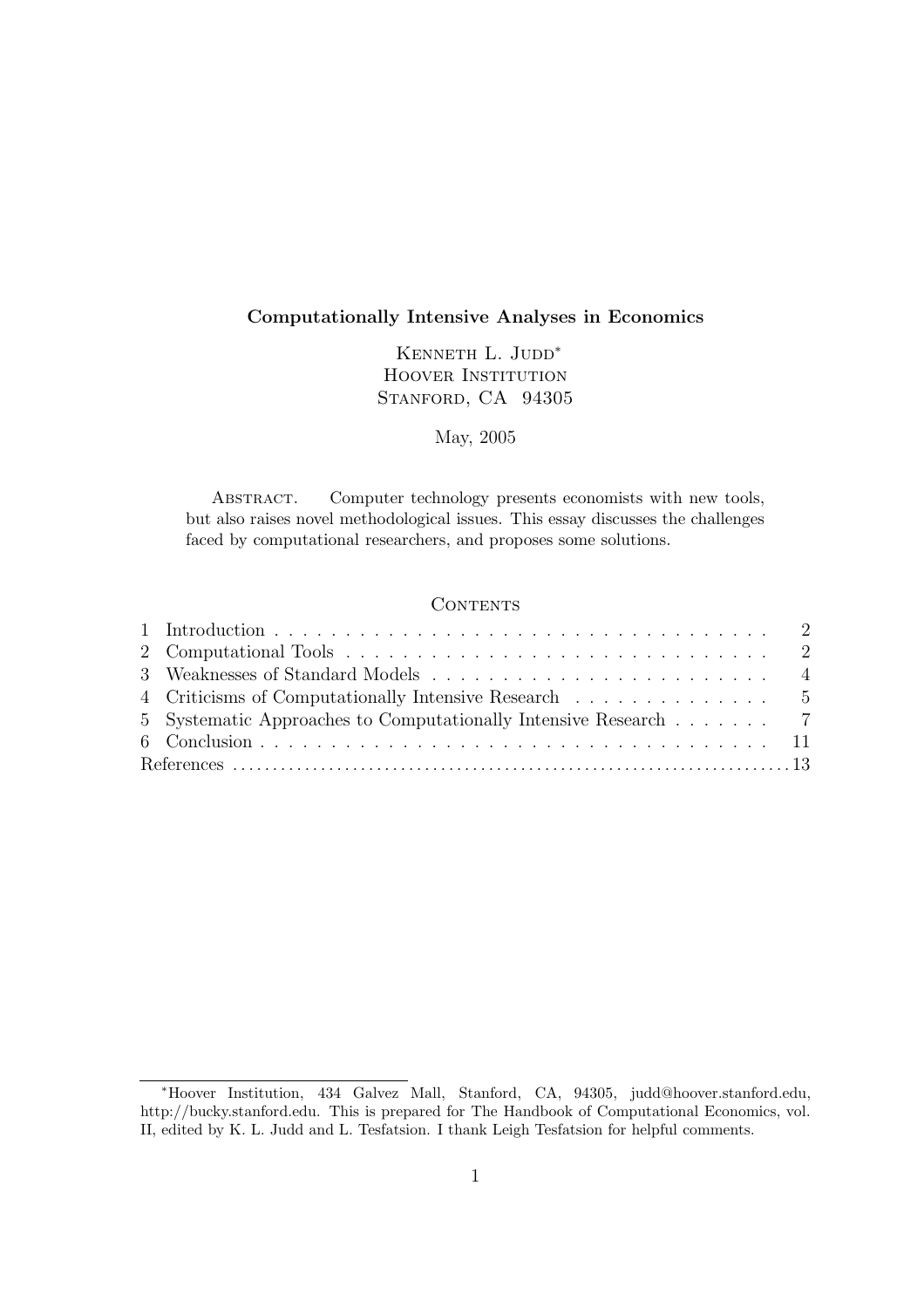#### 1. INTRODUCTION

The growing power of computers gives economists a new tool to explore and evaluate both old and new economic theories. The essays in this handbook illustrate that potential in many parts of economics, and make clear that they have just scratched the surface of what can be done. The main goal of this handbook is to encourage new work. However, as with any new tool, there are many questions about how to use it wisely and effectively. Important methodological questions need to be addressed before computational tools can achieve their potential for contributing to economic science.

Conventional economics uses computation primarily for two purposes: empirical analysis of data and computing equilibria of conventional models. The primary computational tools for these activities are standard numerical analytic tools for solving optimization problems and nonlinear systems of equations. Agent-based computational economics (ACE) often takes us in new directions that focus on computer models of complex dynamical systems to analyze alternative theories of economic behavior. ACE research is often like theory since it studies the implications of alternative assumptions about economic systems, as described in the description of constructive theory in Tesfatsion (2005). Unfortunately, the complexity that is embraced by ACE research makes it difficult, if not impossible, to use conventional ways for describing theories such as stating and proving theorems, presenting cases with closed-form solutions, and proving comparative statics. Instead, much ACE research uses computer simulations to analyze complex dynamic models.

The computationally intensive approaches to economics research typified in ACE research (as well as some other economics research) presents us with basic questions about how they should be used and what we can learn from their results. Where does simulation of complex dynamic models fit into the general set of economic methodologies? When and how much can we rely on computational findings? What are the criticisms of computationally intensive work? How should we address the challenges raised by critics? This essay will examine these questions and offer some answers<sup>1</sup>.

## 2. COMPUTATIONAL TOOLS

Before discussing methodological issues, it is useful to recall why we are here. The key fact is that we now have increasingly powerful computational tools and rapid progress will continue. First, there has been and will almost surely continue to be tremendous progress on improving computer hardware. The progress of the past 40 years has been related to advances in semiconductors. We are all familiar with Moore's law

<sup>&</sup>lt;sup>1</sup>This essay updates Judd (1994) and Judd (1997) that also discusses similar questions. I also draw on the suggestions of McFadden (1994).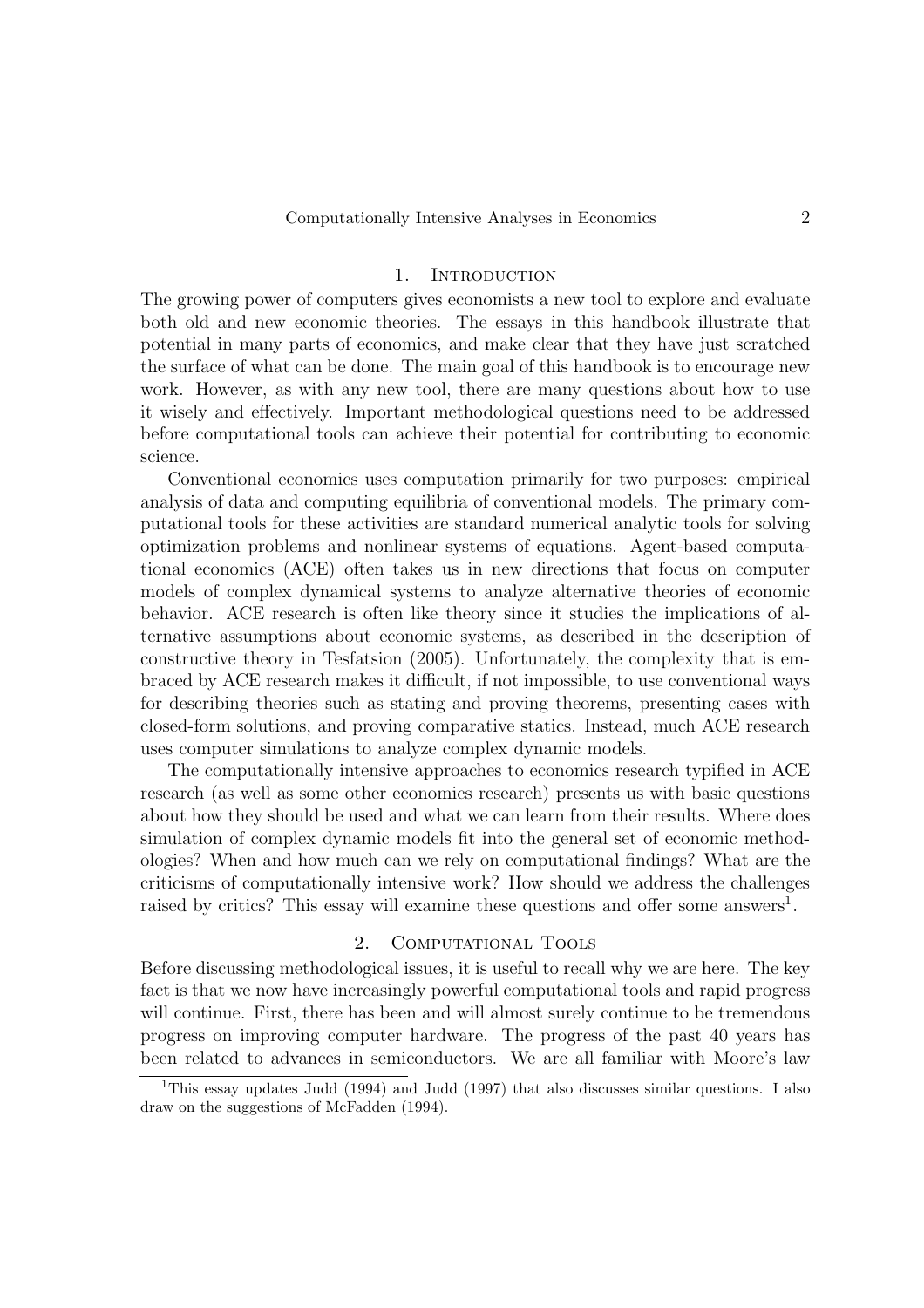declaring that "chip density doubles every 18 months." Of course, this cannot continue forever because the components of a chip cannot be smaller than a molecule. Even optimistic experts argue that this can continue for only another 10-15 years. However, that will likely not be the end of hardware progress. Current research on three-dimensional chips, asynchronous chips, spintronics, optical computing and other technological advances give us good reason to believe that computational speeds will continue to grown exponentially for at least a few more decades. Furthermore, the potential for computational work would explode if we are really lucky and quantum computing achieves just a fraction of its theoretical potential. While this is speculative, it indicates that progress will continue even after the end of Moore's law. While improvements in semiconductor technology have been immeasurably important, we get a better appreciation of historical trends when we remember that the rate of increase in computing speed due to semiconductors in the last half of the 20th century was no greater than improvement in computing speeds achieved in the first half of the 20th century using other technologies. Even if technological advances stopped today, the cost of hardware would continue to fall as we reap the benefits of learning curve effects and increasing returns to scale in the production of computer components. The cumulative impact of this progress will make computation increasingly efficient, cheap, and available to economists.

Second, there has also been significant progress in software engineering with many developments being particularly valuable for ACE modeling. Supercomputing used to mean vector processing, a technique of limited value for ACE modeling. The current strategies in high performance computing exploit massive parallelism and distributed computing. In these environments, many processors of possibly varying power are combined in a network and through communication, sometimes over the Internet, to work together to solve a problem. The value of parallelism depends on the problem. Fortunately, many of the problems discussed in the handbook, particularly those using Monte Carlo simulation, can easily make full use of the computational power of parallel and distributed computing. Of more specific value to ACE modeling has been the work on developing software tools for ACE models, such as the Sugarscape environment discussed in Epstein and Axtell (1996). Here, also, progress will continue and significantly reduce the human cost of doing computationally intensive economics research and make it easier for economists to profitably use ACE modeling.

This is all old news, but it bears repeating when we consider how computation could be used in economics. Some of the ideas I outline below will sound unreasonable and probably are infeasible today given current technology. However, we need to focus on how to proceed in the future, and that discussion should be mindful of the tools we will have then.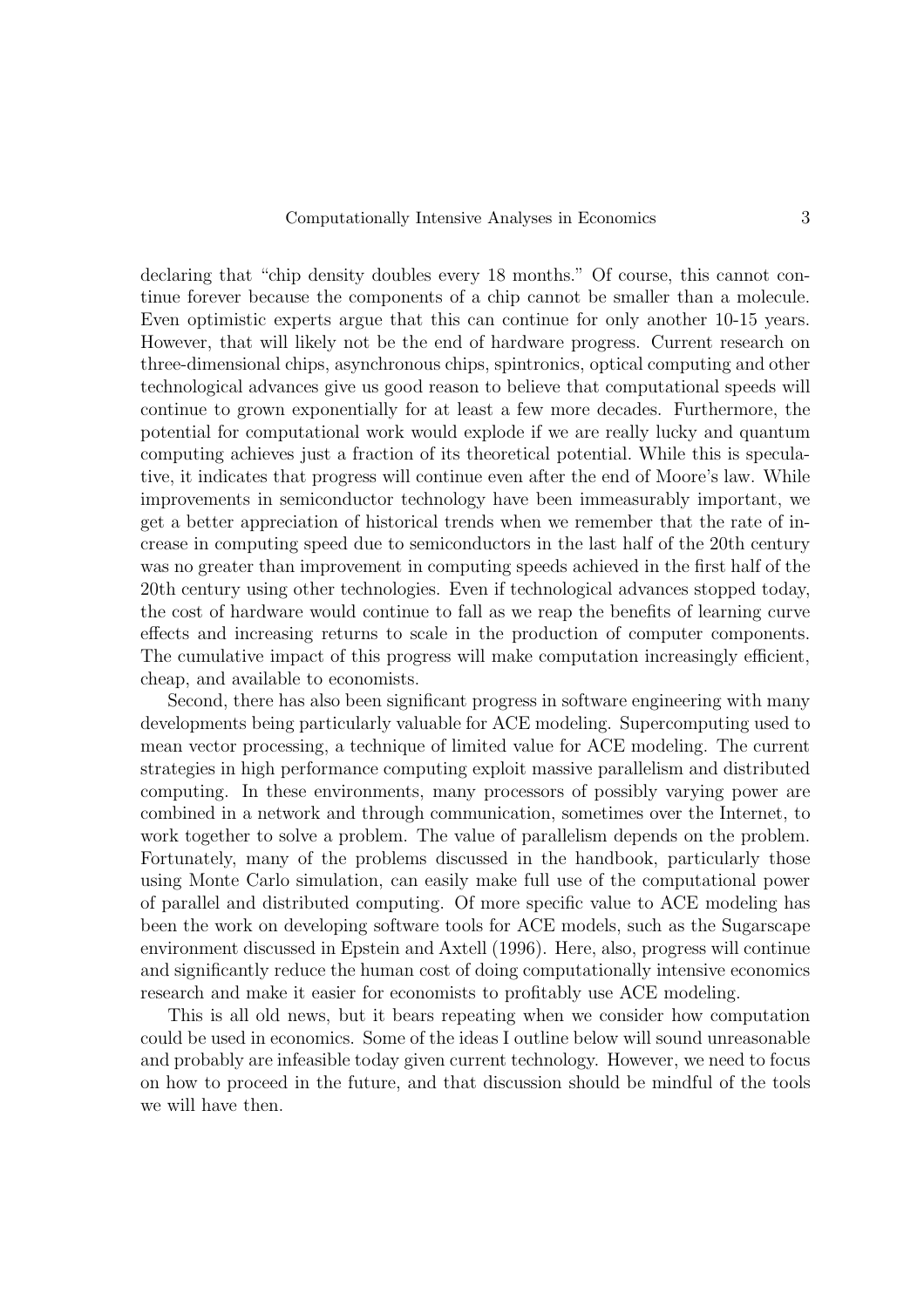### 3. Weaknesses of Standard Models

The other reason why economists are turning to ACE modelling is the dissatisfaction with conventional economic models and their frustration with the limitations of standard research paradigms. Of course, all economics research is motivated by some dissatisfaction with the existing theories, and ACE modelling has been applied to many of the same questions, such as how an economic system gets to an equilibrium, that is studied by conventional means. What makes much of the ACE literature different from other research is its methodological novelty. Conventional economic theory, following the style of mathematics in general and real analysis in particular, begins with a set of definitions and assumptions, and proves theorems. The universe of models covered by the definitions is generally infinite. For example, general equilibrium theory begins with the concepts of preference orderings and feasible allocations. Theoretical models often make simplifying assumptions so that they can get clear, substantive results. In basic general equilibrium theory, we assume wellbehaved excess demand functions and concave production functions in order to invoke the Brouwer fixed-point thoerem. In other cases, such as the CAPM model of asset pricing or oligopoly models with linear demand and marginal cost curves, tractability considerations lead economists to make far more restrictive assumptions in order to get clean solutions. Furthermore, economists often examine simple models in the search for "the" cause of some economic phenomenon, and argue for a parsimonious explanation of their observations. This approach often ignores the possibility that the truth could be multidimensional, and that the multiple dimensions of reality could interact to produce phenomena that no one factor can explain. While we all like parsimony, true parsimony chooses a model as simple as possible without being too simple, and would not force our thinking into a conceptual straightjacket.

We often question the validity of the implications of these models because the elements which are sacrificed in the interest of simplicity are possibly of first-order importance. For many economists, this dissatisfaction with simple models is the main appeal of computational approaches. This dissatisfaction has moved economists in a variety of directions. For example, in public finance, economists often use computation to avoid the single-sector, representative agent models that are commonly used only because of their tractability.

The ACE literature generally aims at other weaknesses of standard models, often focusing on foundational problems instead of, for example, studying models with more goods. The chapters in this handbook study many models for which a computational approach is the only way to attain clear results. The models of social interactions presented in Vriend (2005), Wilhite (2005) and Young (2005) have combinatorial complexities that makes it difficult (if not impossible) to attain closed-form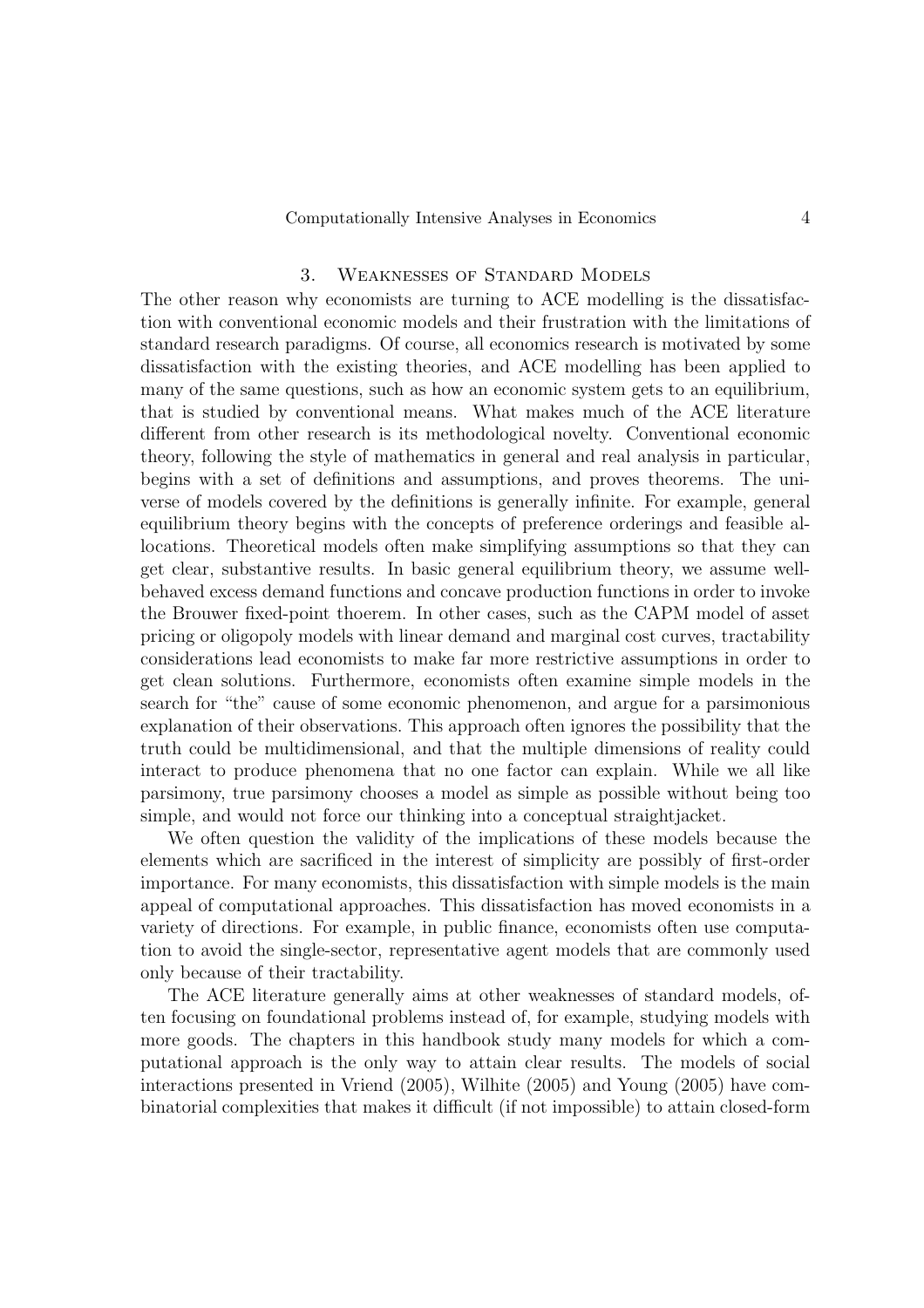solutions. The impact of learning on financial markets, discussed in Hommes (2005) and LeBaron (2005) also requires computational tools, particularly when individuals do not all follow exactly the same learning rules. Multiperson decisionmaking, whether it is on the scale of a firm, as studied in Chang and Harrington (2005), or at the level of politics, as reviewed in Kollman and Page (2005), also involves complex patterns of learning and choices that are difficult to describe precisely without computation.

Many economists dismiss these complexities (along with many other features of real economic life glossed over in conventional models) arguing that they can't matter. Some will point to convergence theorems and conclude that the convergence problem is "solved" and that factors affecting the convergence process cannot be important "in the long run." Of course, Keynes' observation that "in the long run we are all dead" forcefully reminds us that abstract convergence theorems tell us nothing about what happens at economic time scales. More generally, no matter how good our intuition is, we do not know which features of an economy are important and which are not until we examine them, and do so in a manner that reveals their quantitative importance. That focus on the quantitative properties of complex systems leads us to computationally intensive methods.

# 4. Criticisms of Computationally Intensive Research

Many economists are dissatisfied with conventional economic models, but have serious doubts about taking a computationally intensive approach to addressing fundamental issues. This is natural since any novel methodology and paradigm will be challenged and scrutinized before it is accepted. Economists using computationally intensive methods need to acknowledge this process and develop responses to the questions and criticisms raised by the status quo. Thinking about these issues will also help us construct more compelling formulations of our ideas.

First, critics point out that computational methods produce only examples, whereas conventional economic theory aims to produce theorems. This is true given the conventional use of the words "examples" and "theorem. "The usual theorem in economics, such as existence theorems in general equilibrium theory, will cover an infinite number of possible cases. However, the substantive gap between "examples" and "theorem" is less clear. In fact, isn't "theorem" just a plural of "example"? Theories usually examine a continuum of examples but, in order to attain analytical tractability, that continuum often constitutes a measure zero set of economically plausible and interesting specifications. Assumptions made for reasons of tractability may miss many interesting phenomena. These assumptions may take the form of functional form specifications, such as the linear demand curves we often see in oligopoly theory, or may be qualitative assumptions such as the strong informational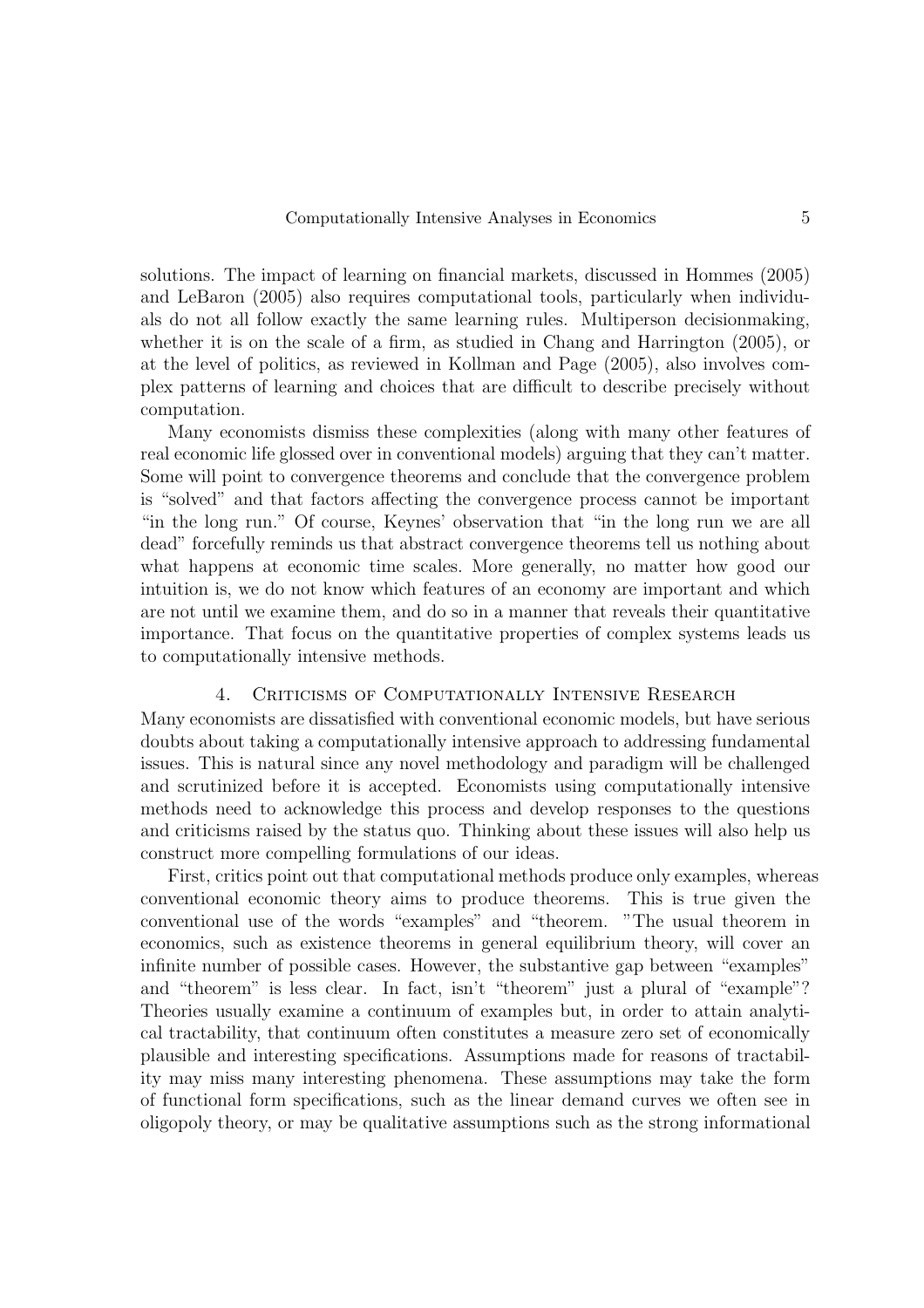assumptions used in rational expectations analyses. While computations examine only a finite set of examples, that set can be taken from a much more robust set of possible specifications, allowing more flexible functional form specifications as well as more complex and realistic assumptions about the distribution of information and evolution of beliefs. The relevance and robustness of examples is more important than the number of examples, and computational methods allow one to examine cases that theory cannot touch. Furthermore, computation can often give us insights when there are no general theorems to be had. Simple general statements are not likely to be globally true, but there may still be patterns that are economically useful, such as statements about what is usually true over empirically plausible parts of the parameter space.

Second, critics point out that numerical results have errors. Again, this is a correct observation for most computational work.. For example Monte Carlo simulations have nontrivial sampling error since  $N^{-1/2}$  convergence is slow. Many algorithms produce estimates of a bound on the numerical error, but this only reduces the uncertainty. Very few computational techniques produce error bounds along with the results. The presence of numerical errors is another distinction between theorems and computational results. However, these errors can be controlled by the application of sophisticated algorithms and powerful hardware. Careful simulation methods can reduce simulation error by increasing the sample size and by exploiting variance reduction methods. More generally, careful numerical work can reduce numerical errors. The problems of numerical errors in ACE models are no more difficult to handle (and often much easier) than the analogous numerical problems that arise in maximum likelihood estimation and other econometric methods.

Theoretical models may not have errors when they solve particular cases, but they often commit specification errors by focusing on tractable cases. In fact, computational work has an advantage here because numerical errors can be reduced through computation but correcting the specification errors of analytically tractable models is much more difficult. The issue is not whether we have errors, but where we put those errors. The key fact is that economists face a trade-off between the numerical errors in computational work and the specification errors of analytically tractable models. Computationally intensive approaches offer opportunities to examine realistic models, a valuable option even with the numerical errors. As Tukey (1962) put it, "Far better an approximate answer to the right question ... than an exact answer to the wrong question..."

Third, they argue that computational models are black boxes that offer few if any insights. This is an understandable reaction to a single computed example of a model, particularly one with many factors contributing to the result. A single example may show what is possible and an author may come up with an appealing story to explain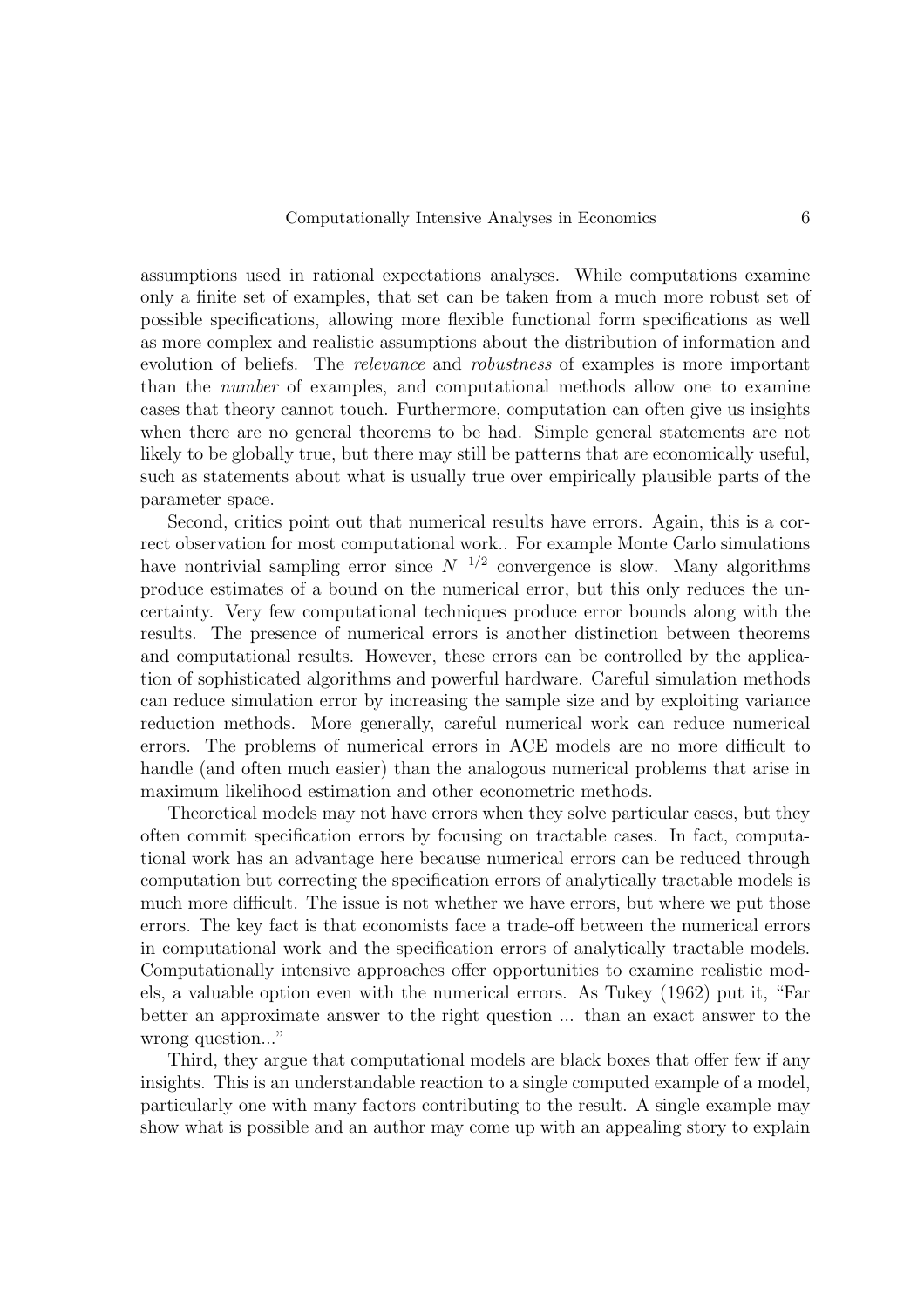the result, but one example cannot sort out the relative importance of a model's various components. This is sometimes addressed by sensitivity analysis where a small number of alternative parameterizations are computed and the results are compared; this is essentially a computational version of comparative statics. However, it is unclear how much can be inferred from a few examples. Here, again, is a problem that can be addressed using computation. A few examples may not demonstrate much but a few thousand well chosen examples can be more convincing, and a few million examples may be as compelling as any theorem, as well as being less costly to produce. Of course, this presents us with a different problem: How do we communicate to a reader or listener the lessons learned from thousands of examples? We now turn to that issue.

# 5. Systematic Approaches to Computationally Intensive Research An important advantage of conventional economic theory is that a theorem is an efficient means of communicating a result: it is a simple but informative statement of a truth about a large set of examples. In contrast, computationally intensive papers in economics often focus on a few examples to show what can happen. Some papers will say "We have examined other cases and found similar results"; this statement may be true but falls far short of what is expected in a "scientific" paper. Readers of any kind of paper, theoretical or computational, want more than a couple of examples and unsupported assertions of generality. Sometimes demands by readers can be unreasonable (examples of which are related in Axelrod (2005)), particularly when the demand for robustness in computational models exceeds the demand for robustness in theoretical models. However, we need to develop tools for addressing reasonable demands.

A computational economist can easily offer up many examples, but it is not obvious how to communicate his findings in a compact and informative manner. For example, space limitations mean that a paper can present only a few graphs of time series generated by simulations of a dynamic process. Tables can summarize results for several cases, but they are often harder to quickly digest than a good graph, and space limitations again will limit the amount of information that can be conveyed.

Research that relies on computationally intensive methods needs to find effective ways to communicate its findings, and it needs to develop its own style. It cannot necessarily follow what, for example, physicists do. For example, if a physicist wants to simulate the collision of two black holes, he writes down the relevant equations from general relativity, uses the constants of nature that have been precisely estimated by experimentation, and uses astronomical observations to judge what size of black holes he needs to consider. A few examples will suffice for his purposes. Economics is a much less clear mixture of the quantitative and qualitative. We often make qual-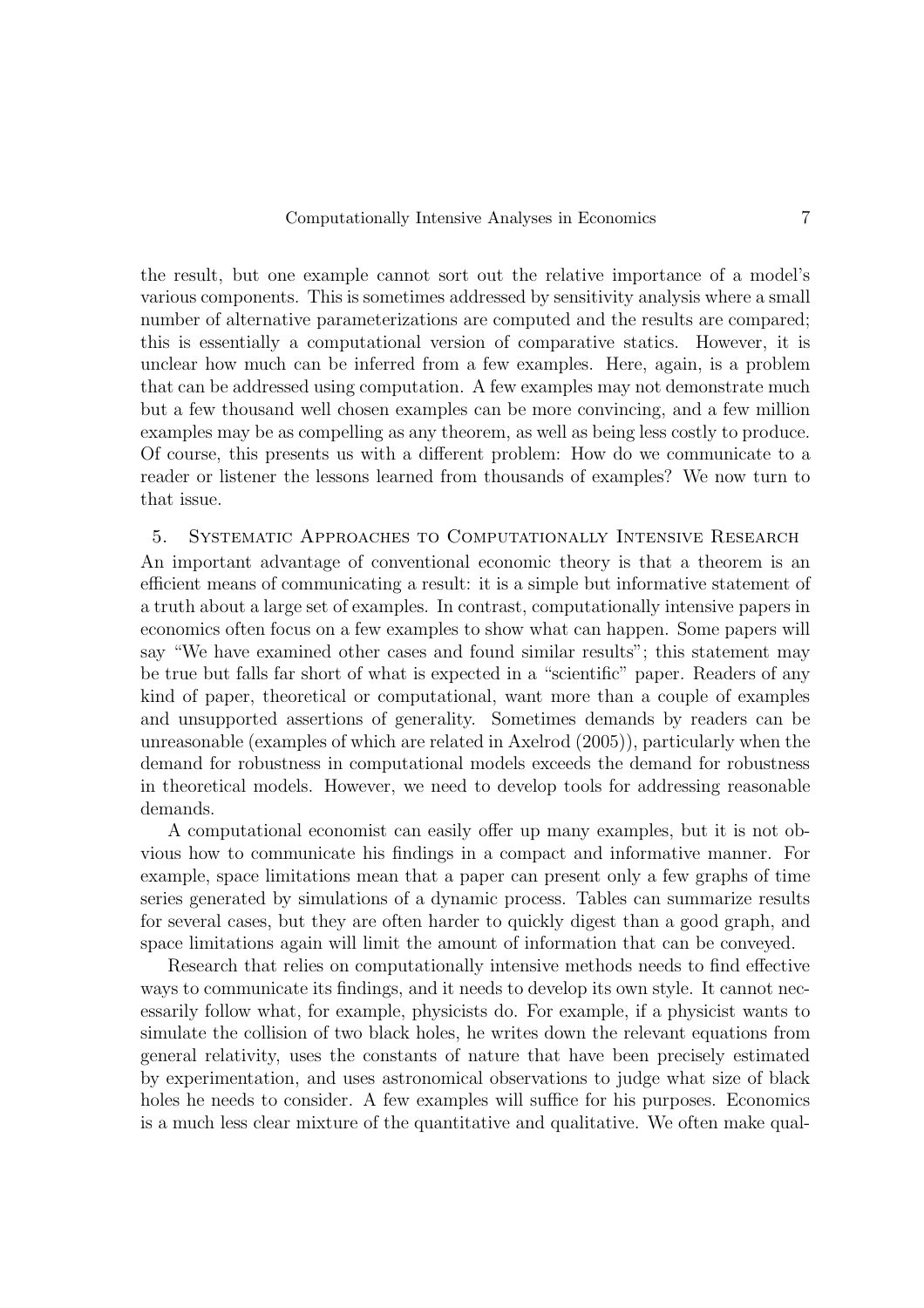itative restrictions, such as concave utility, but we do not want to make inflexible functional form assumptions. When we do compute something, we have to make functional form assumptions that we acknowledge are only approximations, and calibrate them with imprecise estimates of parameters of functions that are themselves just approximations to true functions.

In this section, I will discuss some approaches that computationally intensive work may take to address the critical issues.

**5.1.** Search For Counterexamples. While a computer cannot prove a theorem<sup>2</sup>, it can help us look for falsifying examples. Suppose we have a model with parameters  $\theta$  and we have a conjecture that can be expressed as a proposition  $P(\theta)$ . For the sake of specificity, suppose that the proposition is true iff  $P(\theta) \geq 0$ . For example, suppose are examining one of the asset market models described in Hommes (2005) and want to test a hypothesis about the relation between price volatility and the parameters describing learning rules or agent heterogeneity. In this case,  $P(\theta)$  would be a statement about measures of volatility (some moments or a measure of chaoticity) and  $\theta$ would include the exogenous parameters. Even if we could not prove the truth of P (that is, the global nonnegativity of  $P(\theta)$ ) we could assess the likelihood of its truth by searching for counterexamples, that is, values of  $\theta$  such that  $P(\theta) < 0$ .

Global optimization software could be used for testing  $P(\theta)$  by finding the global minimum of  $P(\theta)$ , and determining if it were ever negative. The choice of global opimization software would depend on the nature of the function  $P(\theta)$ . If  $P(\theta)$  were a rough function, we would have to use methods like genetic algorithms or simulated annealing. If  $P(\theta)$  were piecewise continuous, then we would want to combine a global strategy (such as in GA or simulated annealing) with a more conventional optimization method, such as Nelder-Mead, to take the guesses generated by the global strategy and find nearby local optima. If  $P(\theta)$  were a smooth, but possibly multimodal, function, we could even combine a Newton-style method with a global strategy. Once we exploit the properties of  $P(\theta)$ , we could formulate an efficient as well as systematic approach for finding counterexamples.

If we find a counterexample then we will have learned something about the model. Also, the counterexample, or counterexamples, will give insight about when and why a proposition fails to hold. Failure to find a counterexample would not prove the conjecture, but would be strong evidence for its truth. If high-quality global optimization software is used, then this would be even more compelling evidence.

If we do find counterexamples, we would like to find ways to describe when  $P$  is true. If we fail to find a counterexample, we may want to consider alternative ways

<sup>&</sup>lt;sup>2</sup>Of course, computers have occasionally proven nontrivial theorems in mathematics, but we are a long way from computer theorem-proving being a common tool in economics.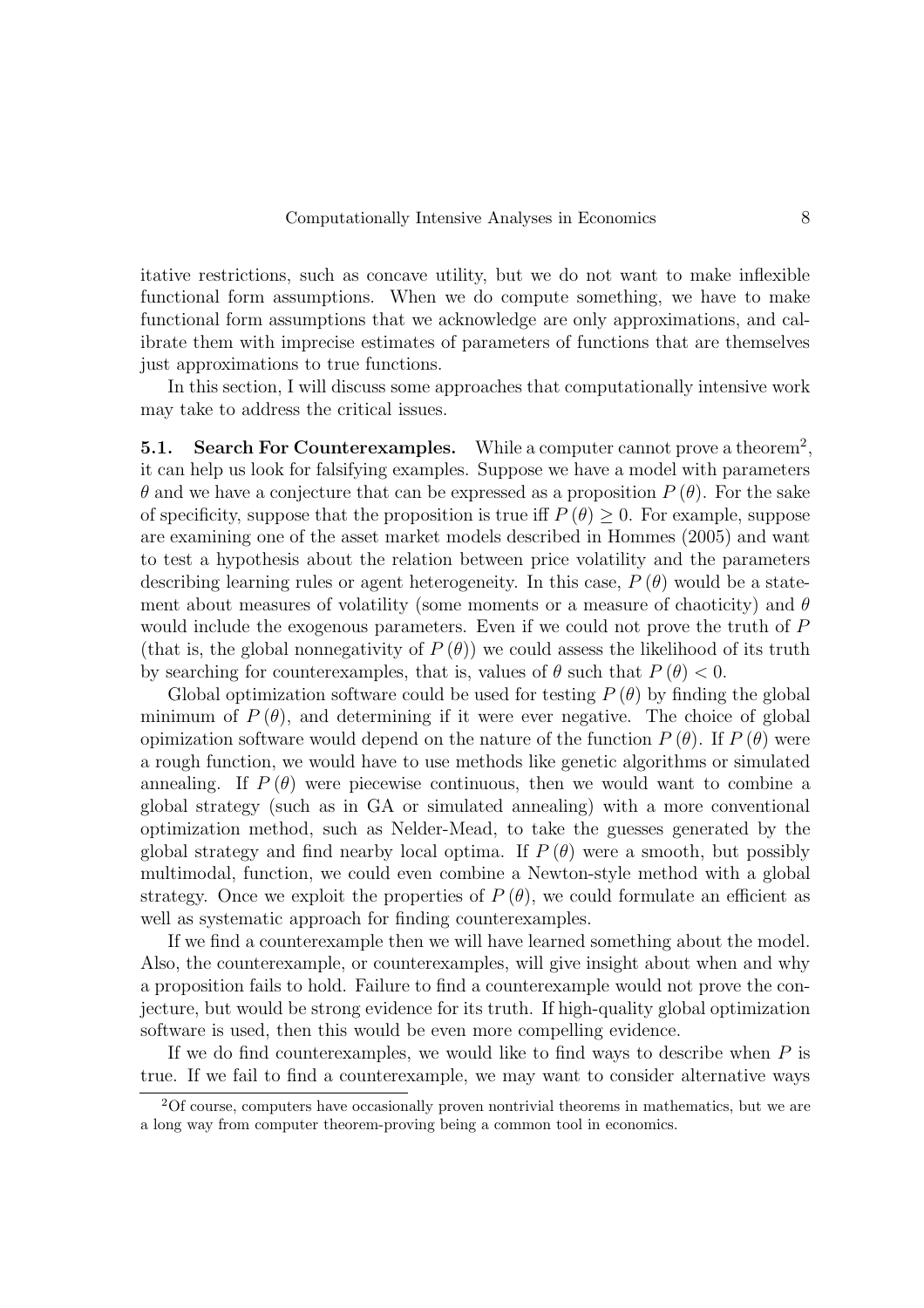to express the apparent global validity of proposition P. We next turn to methods that help us in those tasks.

5.2. Sampling Methods. If we are convinced of a proposition's truth, then we would want to express that in some compact way. Various sampling schemes can be developed for this purpose and produce statements using standard language from statistics or analysis.

Monte Carlo sampling offers one simple procedure. Suppose we want to investigate a set of models where we have imposed a probability measure,  $\mu$ , over the parameter space  $\theta$ . Suppose we want to evaluate our proposition  $P(\theta)$  over a set  $\theta \in \Theta$ . We could draw N models at random from  $\Theta$  according to the measure  $\mu$ , and use computation to determine the truth of the proposition in those cases. If computation showed that proposition  $P$  held in each case, then we could say "We reject the hypothesis that the  $\mu$ -measure of counterexamples to proposition P exceeds  $\epsilon$  at the confidence level of  $1 - (1 - \epsilon)^N$ ." Note the crucial role of the randomization; the fact that we randomly drew the cases allows us to use the language of classical statistics.

We could also use Bayesian methods to express "posterior beliefs" after several computations. Let p be the probability that a  $\mu$ -measure randomly drawn point satisfies proposition  $P$ , and suppose that we have a uniform prior belief about the value of p. Then our posterior belief about p after  $N$  draws which satisfy proposition P can be directly computed.

The advantage of Monte Carlo sampling methods is the ease of expression using language from either classical or Bayesian statistics. There is little question about the meaning of these statements since independent draws are easy to implement and well-understood.

Some have told me that they would prefer to use a prespecified, uniform grid of cases for this task instead of random draws. The idea is to examine a set of examples such that each possible case is within some distance  $\delta$  of one of the cases computed. The uniform grid approach has an advantage over Monte Carlo in that it avoids the clumping and gaps that, due to the Central Limit Theorem, must occur with Monte Carlo sampling. However, uniform grids are inefficient ways of sampling in a multidimensional space. Fortunately, there are quasi-Monte Carlo sampling methods, such as low discrepancy sets, that use far fewer points than the Cartesian grid and accomplish the same goal. With deterministic grids, one cannot use the statistical concept of "confidence levels" to summarize a result. The alternative statement would be based on the maximal size of a ball or cube of counterexamples; that is, if proposition  $P$  is true at each point on a grid and the largest ball which can miss each point on the grid is of diameter  $\delta$ , then  $\delta$  could be used as a measure of the strength of proposition P.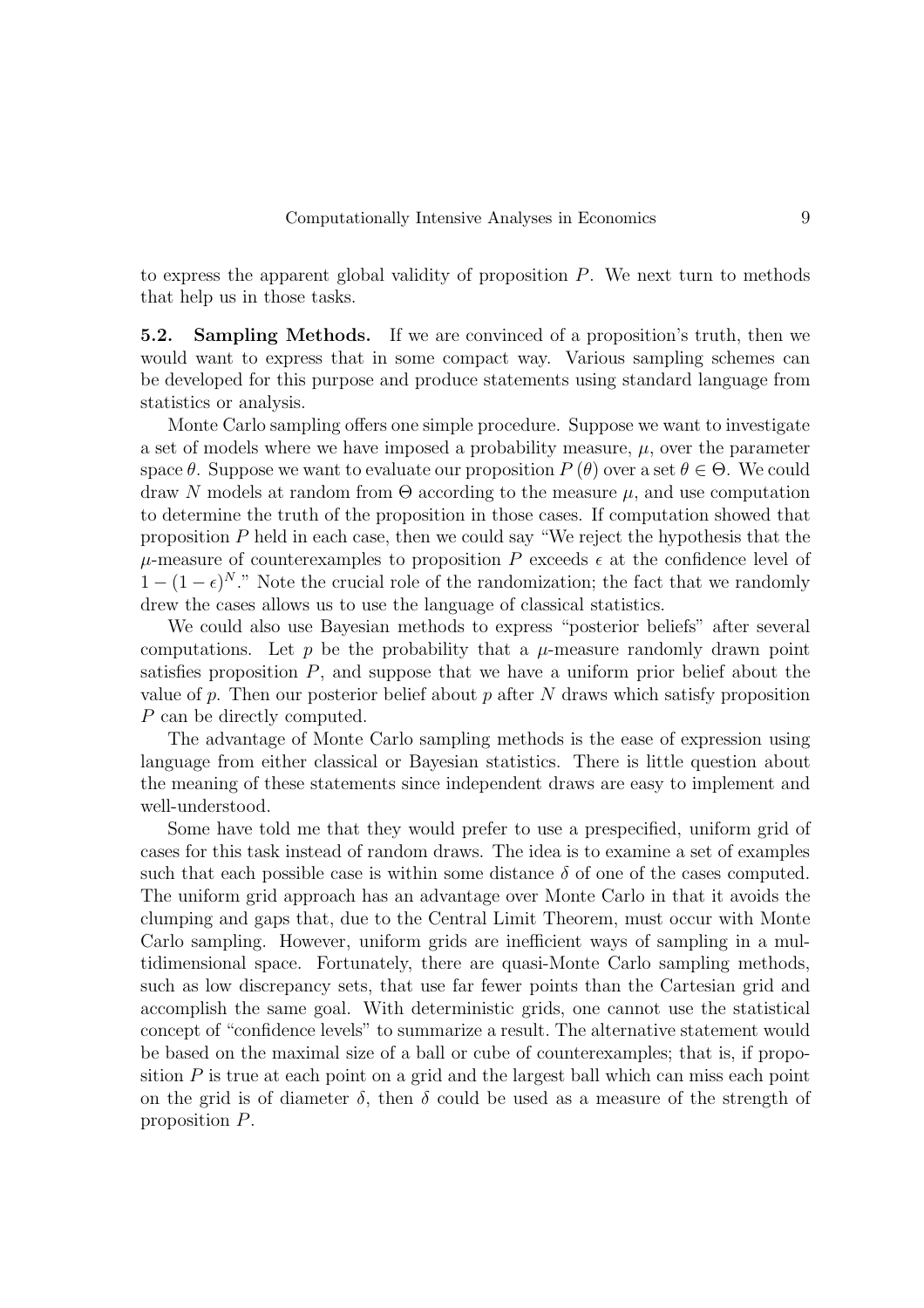One advantage of all sampling methods is the ease of implementation. If you can compute  $P(\theta)$ , then you can execute a sampling method. Sampling methods can efficiently use any computer environment. In particular, because there is little interdependence across different points in a grid, sampling methods can be directly implemented in all distributed computing environments, such as massively parallel supercomputers or grid computing systems. The global optimization approach could also exploit a parallel environment but would require some coordination.

5.3. Regression Methods. Instead of trying to prove that  $P(\theta)$  is always nonnegative, we may instead try to find the shape of P. Judicious use of computational power can help us here as well. A computational study can compute  $P(\theta)$  for a large number  $\theta$  values, use approximation methods, such as regression, neural nets, or radial basis functions, to express how P depends on the exogenous parameters,  $\theta$ . The approximation results would then tell us how a model depends on its parameters. If a simple functional form, such a low order polynomial in the components of  $\theta$  (or  $\log \theta$ , could fit the data, then the fitting function would cleanly express our findings.

While this looks a lot like statistics, our task would be easier than standard econometrics. First, we can define the set of sample points  $\theta$ . Econometricians are stuck with the  $\theta$ 's nature gives them. We instead can control the number and distribution of  $\theta$ 's so as to maximize the information we get from our computations. Second, the error in computing  $P(\theta)$  can often be controlled much better than an econometrician can control measurement errors. Third, because we have control over the measurement errors, sampling errors and sample size, we can be more flexible in terms of functional form specifications and get more information out of our data. In particular, we could focus on finding functional forms that can compactly express the patterns we find.

There are many ways to accomplish this. The main point is that approximation methods, and data mining in general, could be used to summarize results of a computational study and test hypotheses one has for a model.

**5.4. Replication and Generalization.** We have discussed ways that computational work could be conducted and expressed to produce conclusions that are clear to a reader, and, in some cases, nearly as compelling as a proof. Computational methods have one potentially important advantage over theorem-proving. Suppose that your paper did not examine a case or class of models that some reader cares about. If you have proved a theorem that does not include that case, the reader has to work hard to see what happens for his case, and will usually fail to find the answer unless he has expertise comparable to the author. In contrast, in computational models the reader could just take the computer program you wrote and apply it to the parameter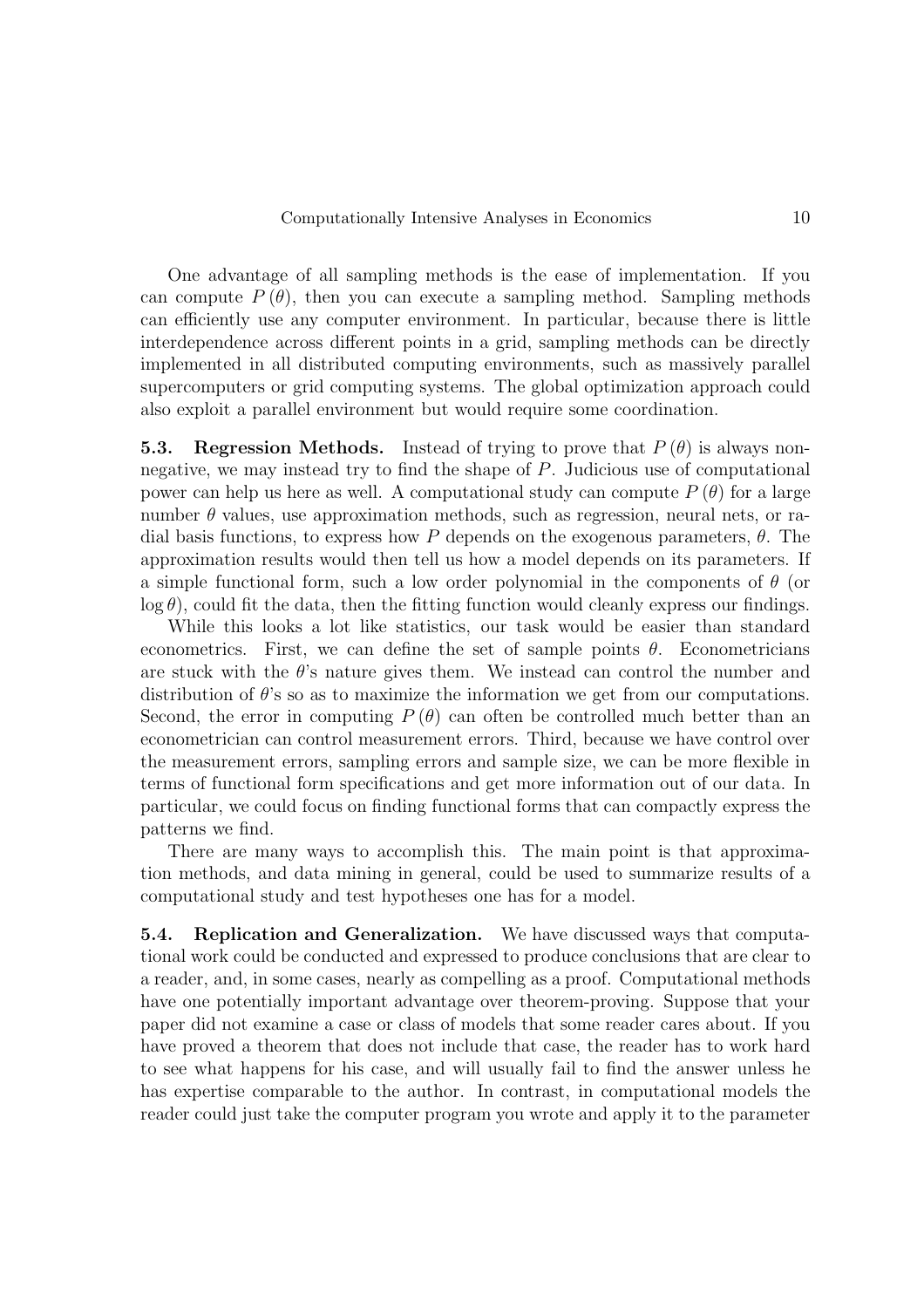values he wants to examine. If his case is qualitatively different, he could perhaps make modest changes in the (hopefully well-written) code and then run the program. In either case, he can quickly find the answers to his questions in a way that is not possible for theoretical work.

This observation also points out how replication of computational work could be done. Of course, this assumes that the software you use is easily transportable and flexible to use. This is often not true today, partly because there is little incentive to write software that can be used by others. This is a not as bad a problem in empirical work since people often use common data sets and common econometric software. The lack of similar software is holding back the potential of ACE approaches, but that is hopefully only a temporary problem.

5.5. Synergies with Conventional Theory. The observations above have been of an "us versus them" nature. While this is a useful framework to use when discussing these issues, it is counterproductive for us to view this as a zero-sum contest between two methodologies. The ultimate aim is for computational and theoretical tools to interact in a fruitful manner. We have already seen some examples of this. For example, Arthur (1994) posed the El Farol Problem where customers want to predict the number of people at the El Farol bar because they want to avoid times when it is crowded. Arthur (1994) used computational methods to study the implications of inductive inference by patrons. Motivated by the insights in Arthur (1994), Zambrano (2004) reexamined the problem analytically and arrived at important insights that went beyond both the computational results and the related game theory.

I have laid out several distinctions between conventional theory and the kind of computationally intensive approaches to studying economic models advocated in ACE. These distinctions will remain in the future even after we have refined our computational tools, and both approaches will be used, each exploiting its own unique strengths. The aim of this essay, as well as much of this handbook, is to highlight the distinct nature of computationally intensive research tools. However, there is no desire that the economics community be divided between computational economists and practitioners of conventional theory. Instead, the hope here is that a clear understanding of alternative methodologies will foster vigorous interactions where each approach benefits from the insights of the other.

#### 6. Conclusion

Any time a new tool is introduced into economics, economists need to decide how best to use it to produce insights about economic problems. Economists who were trained in the literary tradition of classical economics were troubled by the infusion of mathematics in the middle of the 20th century. Likewise, the infusion of com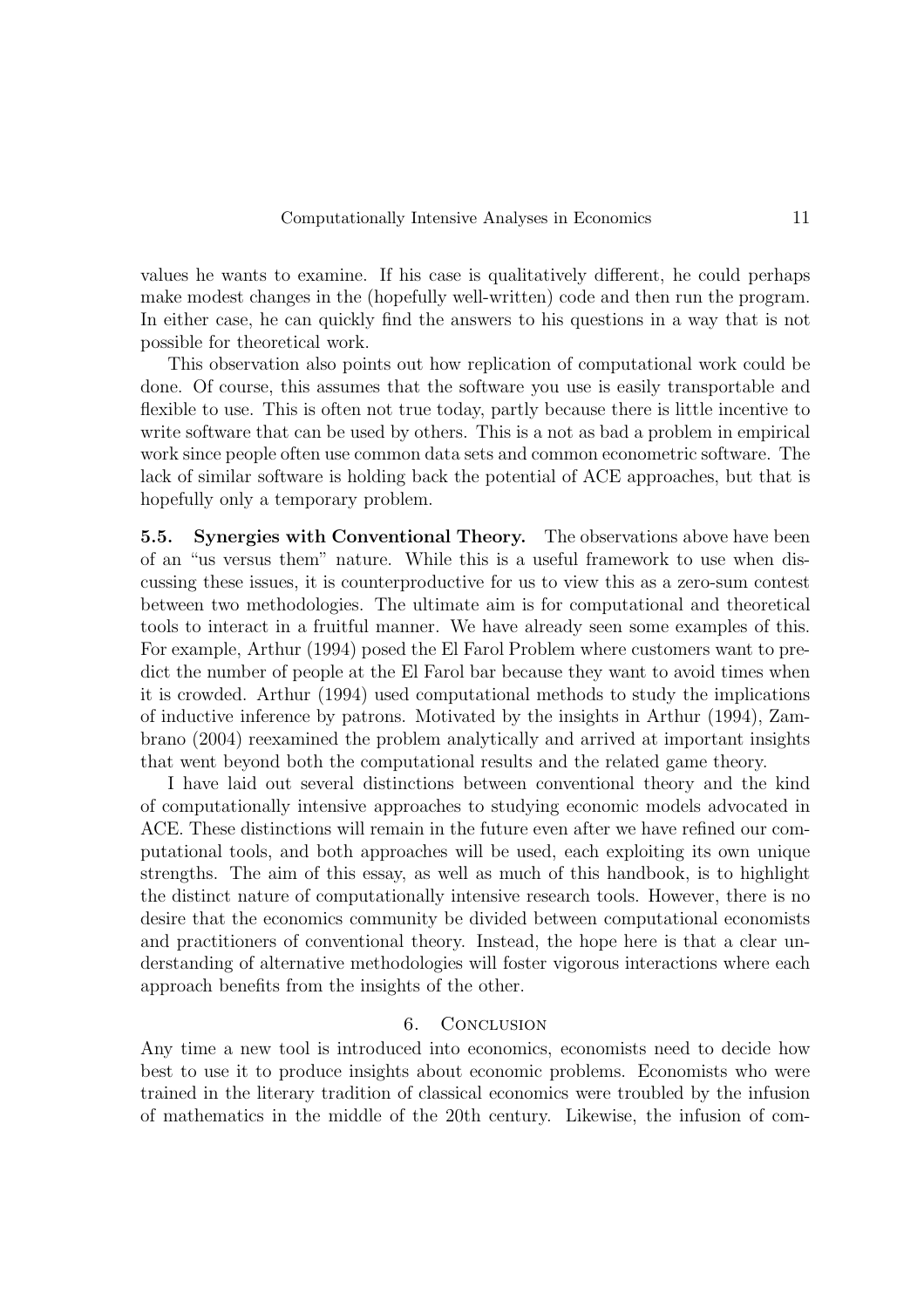putationally intensive approaches will push economists to learn new tools, and raise questions about how best to use them in economic analysis. These questions need to be addressed in a systematic manner. This essay proposes some ideas that could be used more in economics, and I am sure that others will offer suggestions as we think about these issues. The potential usefulness of computational methods is enormous. I am confident that we will find suitable answers if we think carefully about the tradeoffs between conventional approaches and the ACE tools presented in this handbook, and if we make efficient and full use of the computational resources that will become available in the future.